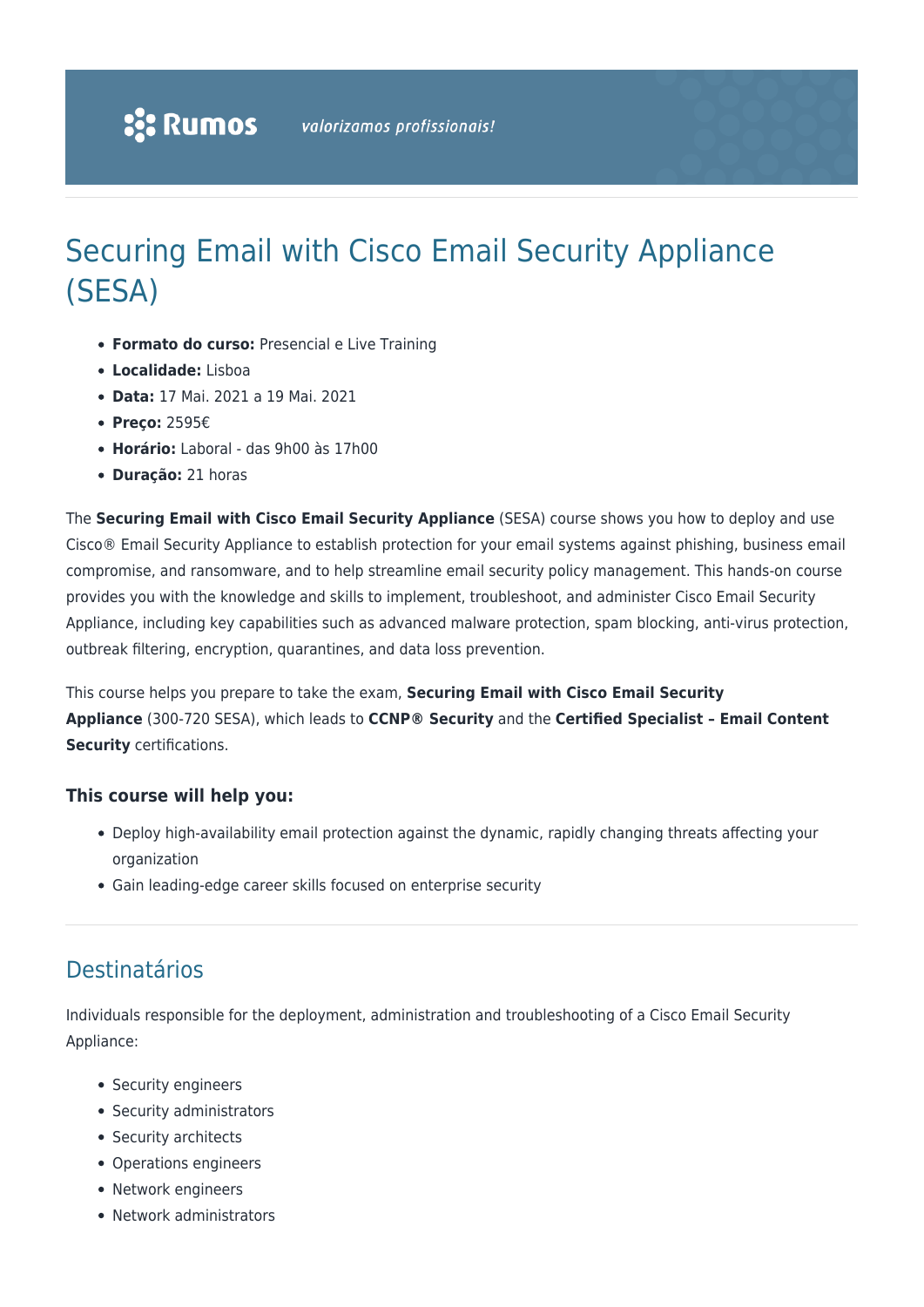- Network or security technicians
- Network managers
- System designers
- Cisco integrators and partners

### Pré-requisitos

The knowledge and skills that a student must have before attending this course are:

- TCP/IP services, including Domain Name System (DNS), Secure Shell (SSH), FTP, Simple Network Management Protocol (SNMP), HTTP, and HTTPS
- Experience with IP routing

To fully benefit from this course, you should have one or more of the following basic technical competencies:

- Cisco certification (Cisco CCENT® certification or higher)
- Relevant industry certification, such as (ISC)2, CompTIA Security+, EC-Council, Global Information Assurance Certification (GIAC), and ISACA
- Cisco Networking Academy letter of completion (CCNA® 1 and CCNA 2)
- Windows expertise: Microsoft [Microsoft Specialist, Microsoft Certified Solutions Associate (MCSA), Microsoft Certified Systems Engineer (MCSE)], CompTIA (A+, Network+, Server+)

### **Objectivos**

#### **After completing this course you should be able to:**

- Describe and administer the Cisco Email Security Appliance (ESA)
- Control sender and recipient domains
- Control spam with Talos SenderBase and anti-spam
- Use anti-virus and outbreak filters
- Use mail policies
- Use content filters
- Use message filters to enforce email policies
- Prevent data loss
- Perform LDAP queries
- Authenticate Simple Mail Transfer Protocol (SMTP) sessions
- Authenticate email
- Encrypt email
- Use system quarantines and delivery methods
- Perform centralized management using clusters
- Test and troubleshoot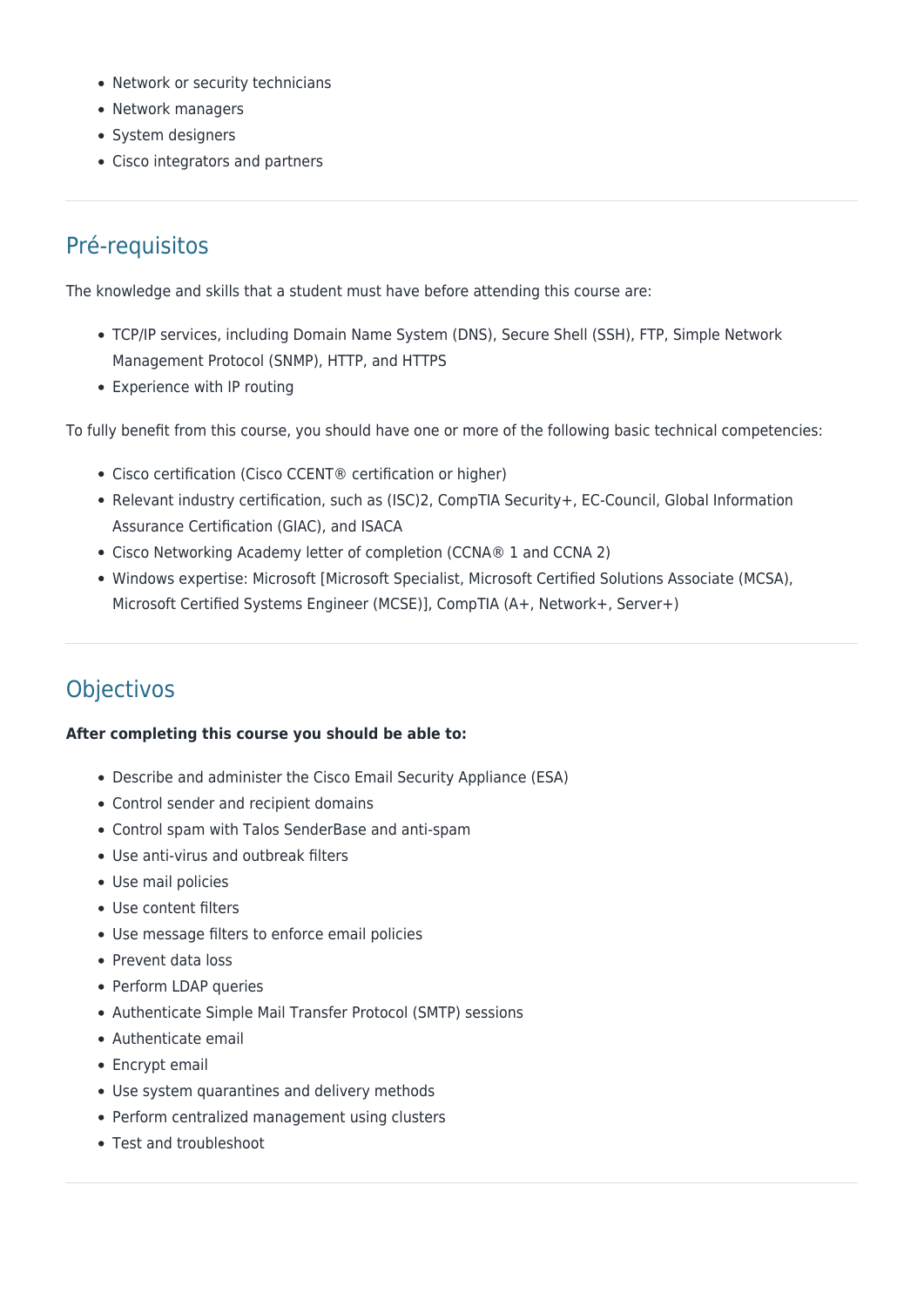## Metodologia

• Instructor-led training: 3 days in the classroom with hands-on lab practice

### Programa

#### **Describing the Cisco Email Security Appliance**

- Cisco Email Security Appliance Overview
- Technology Use Case
- Cisco Email Security Appliance Data Sheet
- SMTP Overview
- Email Pipeline Overview
- Installation Scenarios
- Initial Cisco Email Security Appliance Configuration
- Centralizing Services on a Cisco Content Security Management Appliance (SMA)
- Release Notes for AsyncOS 11.x

#### **Administering the Cisco Email Security Appliance**

- Distributing Administrative Tasks
- System Administration
- Managing and Monitoring Using the Command Line Interface (CLI)
- Other Tasks in the GUI
- Advanced Network Configuration
- Using Email Security Monitor
- Tracking Messages
- Logging

#### **Controlling Sender and Recipient Domains**

- Public and Private Listeners
- Configuring the Gateway to Receive Email
- Host Access Table Overview
- Recipient Access Table Overview
- Configuring Routing and Delivery Features

#### **Controlling Spam with Talos SenderBase and Anti-Spam**

- SenderBase Overview
- Anti-Spam
- Managing Graymail
- Protecting Against Malicious or Undesirable URLs
- File Reputation Filtering and File Analysis
- Bounce Verification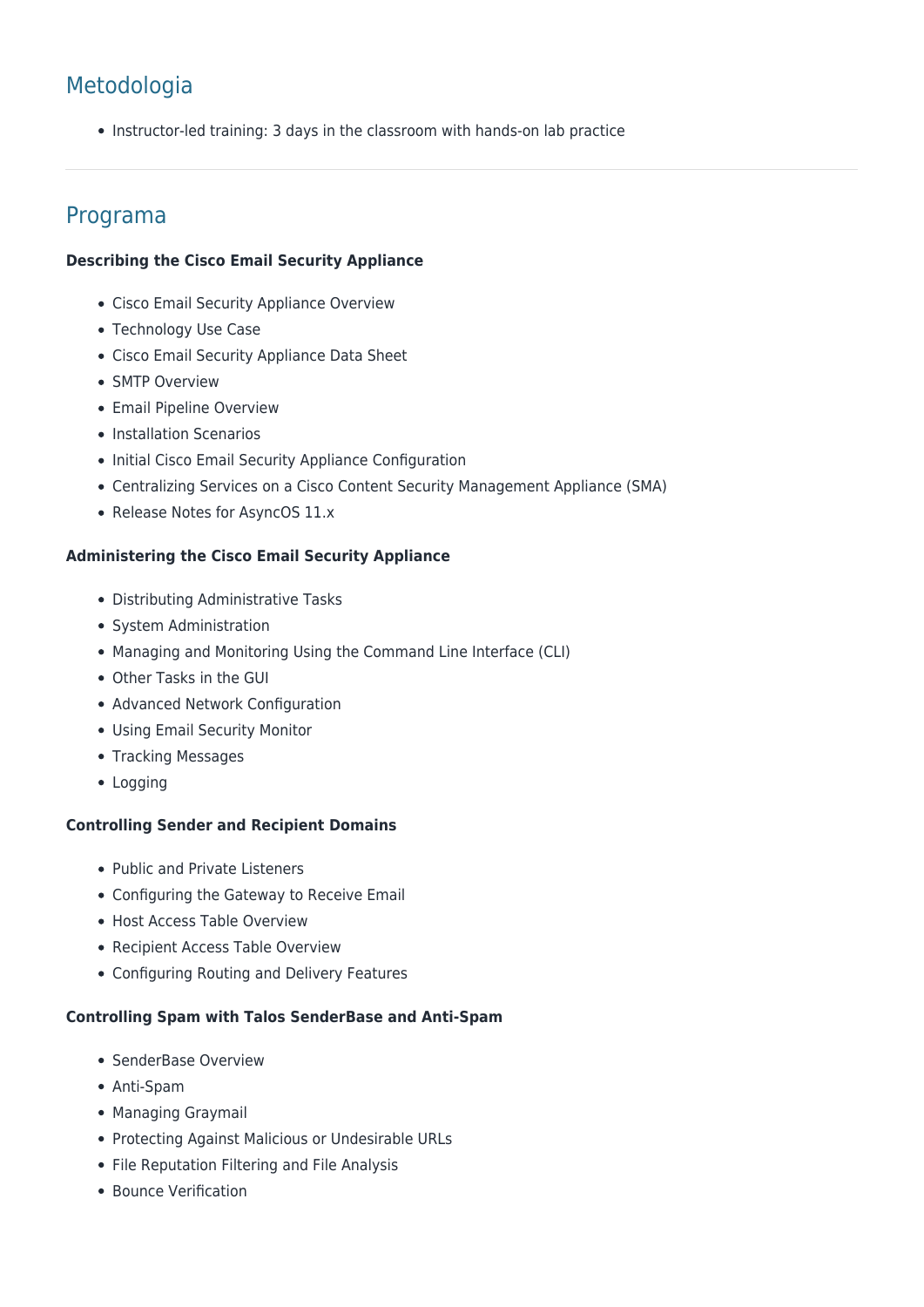#### **Using Anti-Virus and Outbreak Filters**

- Anti-Virus Scanning Overview
- Sophos Anti-Virus Filtering
- McAfee Anti-Virus Filtering
- Configuring the Appliance to Scan for Viruses
- Outbreak Filters
- How the Outbreak Filters Feature Works
- Managing Outbreak Filters

#### **Using Mail Policies**

- Email Security Manager Overview
- Mail Policies Overview
- Handling Incoming and Outgoing Messages Differently
- Matching Users to a Mail Policy
- Message Splintering
- Configuring Mail Policies

#### **Using Content Filters**

- Content Filters Overview
- Content Filter Conditions
- Content Filter Actions
- Filter Messages Based on Content
- Text Resources Overview
- Using and Testing the Content Dictionaries Filter Rules
- Understanding Text Resources
- Text Resource Management
- Using Text Resources

#### **Using Message Filters to Enforce Email Policies**

- Message Filters Overview
- Components of a Message Filter
- Message Filter Processing
- Message Filter Rules
- Message Filter Actions
- Attachment Scanning
- Examples of Attachment Scanning Message Filters
- Using the CLI to Manage Message Filters
- Message Filter Examples
- Configuring Scan Behavior

#### **Preventing Data Loss**

Overview of the Data Loss Prevention (DLP) Scanning Process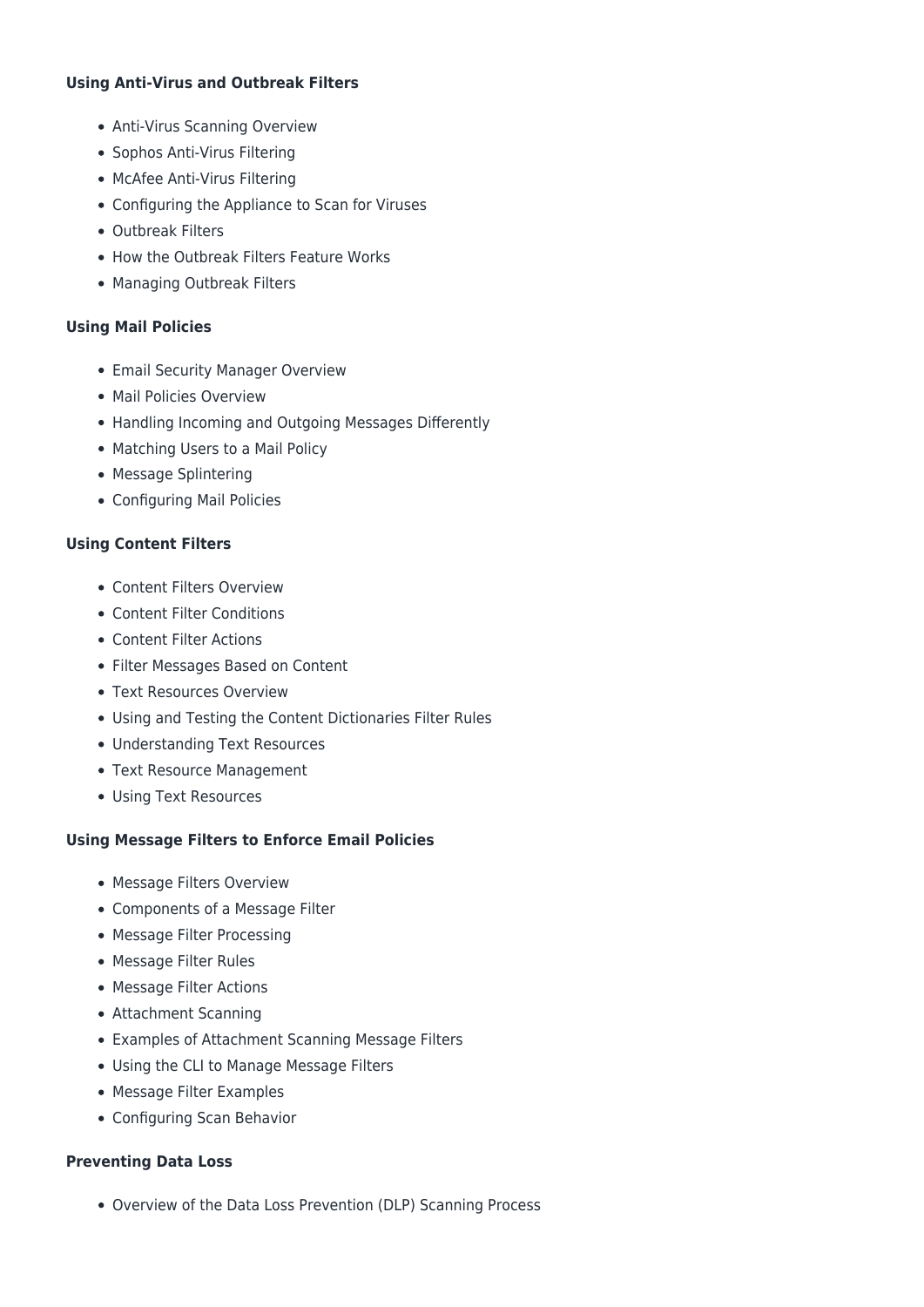- Setting Up Data Loss Prevention
- Policies for Data Loss Prevention
- Message Actions
- Updating the DLP Engine and Content Matching Classifiers

#### **Using LDAP**

- Overview of LDAP
- Working with LDAP
- Using LDAP Queries
- Authenticating End-Users of the Spam Quarantine
- Configuring External LDAP Authentication for Users
- Testing Servers and Queries
- Using LDAP for Directory Harvest Attack Prevention
- Spam Quarantine Alias Consolidation Queries
- Validating Recipients Using an SMTP Server

#### **SMTP Session Authentication**

- Configuring AsyncOS for SMTP Authentication
- Authenticating SMTP Sessions Using Client Certificates
- Checking the Validity of a Client Certificate
- Authenticating User Using LDAP Directory
- Authenticating SMTP Connection Over Transport Layer Security (TLS) Using a Client Certificate
- Establishing a TLS Connection from the Appliance
- Updating a List of Revoked Certificates

#### **Email Authentication**

- Email Authentication Overview
- Configuring DomainKeys and DomainKeys Identified MailDKIM) Signing
- Verifying Incoming Messages Using DKIM
- Overview of Sender Policy FrameworkSPF) and SIDF Verification
- Domain-based Message Authentication Reporting and Conformance (DMARC) Verification
- Forged Email Detection

#### **Email Encryption**

- Overview of Cisco Email Encryption
- Encrypting Messages
- Determining Which Messages to Encrypt
- Inserting Encryption Headers into Messages
- Encrypting Communication with Other Message Transfer Agents (MTAs)
- Working with Certificates
- Managing Lists of Certificate Authorities
- Enabling TLS on a Listener's Host Access Table (HAT)
- Enabling TLS and Certificate Verification on Delivery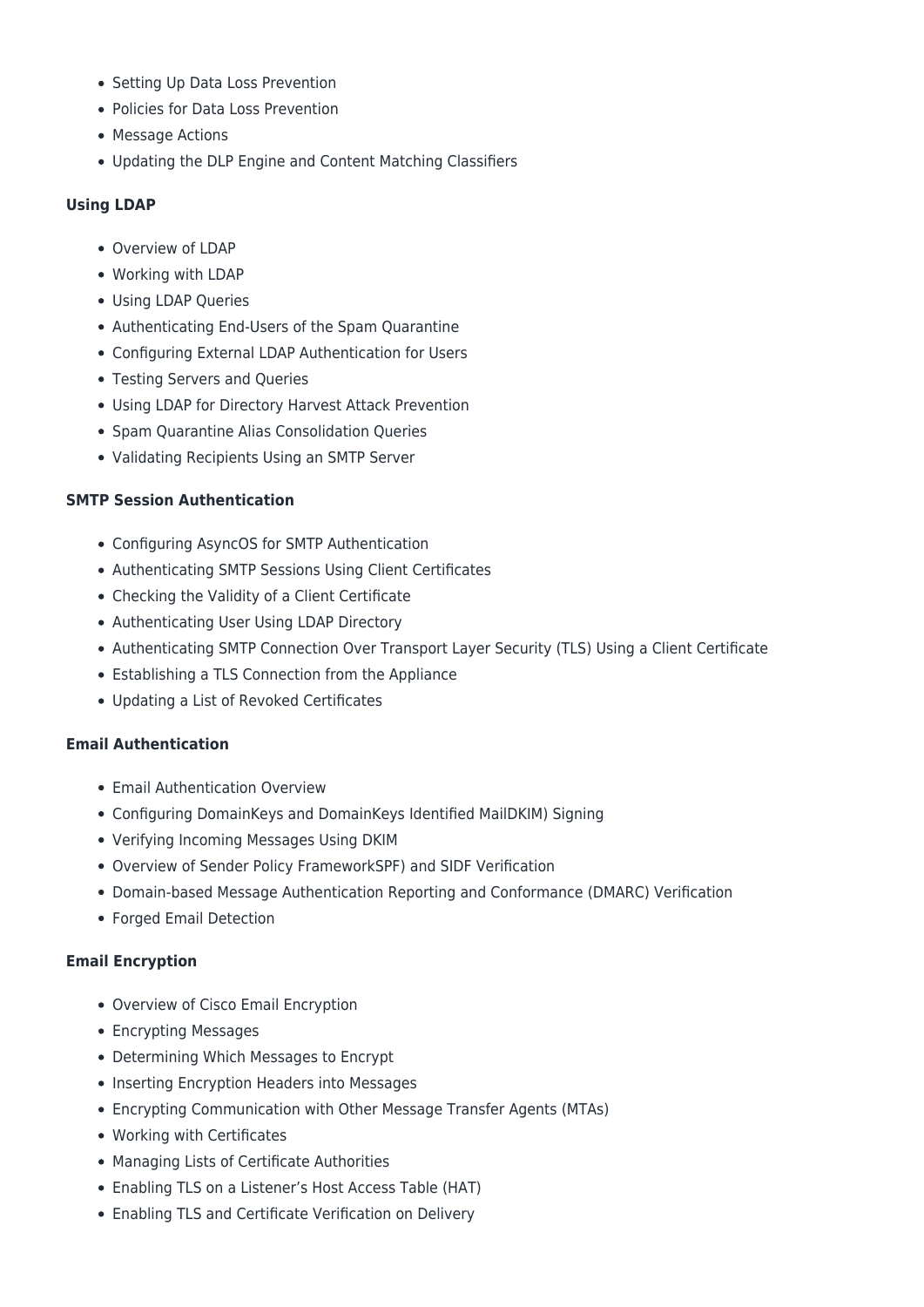Secure/Multipurpose Internet Mail Extensions (S/MIME) Security Services

#### **Using System Quarantines and Delivery Methods**

- Describing Quarantines
- Spam Quarantine
- Setting Up the Centralized Spam Quarantine
- Using Safelists and Blocklists to Control Email Delivery Based on Sender
- Configuring Spam Management Features for End Users
- Managing Messages in the Spam Quarantine
- Policy, Virus, and Outbreak Quarantines
- Managing Policy, Virus, and Outbreak Quarantines
- Working with Messages in Policy, Virus, or Outbreak Quarantines
- Delivery Methods

#### **Centralized Management Using Clusters**

- Overview of Centralized Management Using Clusters
- Cluster Organization
- Creating and Joining a Cluster
- Managing Clusters
- Cluster Communication
- Loading a Configuration in Clustered Appliances
- Best Practices

#### **Testing and Troubleshooting**

- Debugging Mail Flow Using Test Messages: Trace
- Using the Listener to Test the Appliance
- Troubleshooting the Network
- Troubleshooting the Listener
- Troubleshooting Email Delivery
- Troubleshooting Performance
- Web Interface Appearance and Rendering Issues
- Responding to Alerts
- Troubleshooting Hardware Issues
- Working with Technical Support

#### **References**

- Model Specifications for Large Enterprises
- Model Specifications for Midsize Enterprises and Small-to-Midsize Enterprises or Branch Offices
- Cisco Email Security Appliance Model Specifications for Virtual Appliances
- Packages and Licenses

#### **Labs**

Verify and Test Cisco ESA Configuration